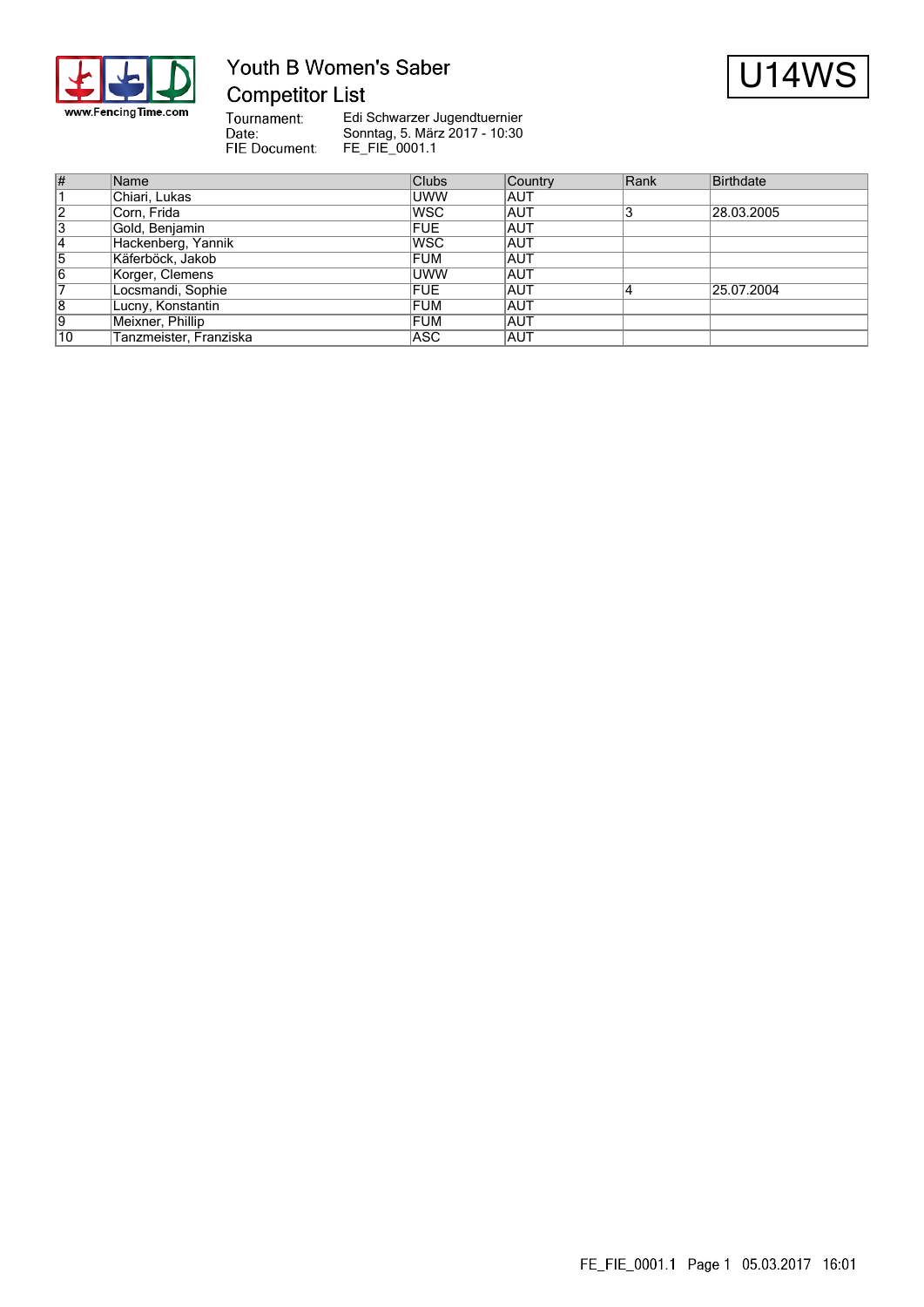|                                                                                                                                              | Edi Schwarzer Jugendtuernier                                       |  |  |  |  |  |  |  |  |  |  |
|----------------------------------------------------------------------------------------------------------------------------------------------|--------------------------------------------------------------------|--|--|--|--|--|--|--|--|--|--|
|                                                                                                                                              | Mödling                                                            |  |  |  |  |  |  |  |  |  |  |
|                                                                                                                                              | Sonntag, 5. März 2017                                              |  |  |  |  |  |  |  |  |  |  |
| <b>Youth B Women's Saber</b>                                                                                                                 |                                                                    |  |  |  |  |  |  |  |  |  |  |
| Total # of competitors: 10<br>Total # of poules: 2                                                                                           |                                                                    |  |  |  |  |  |  |  |  |  |  |
| Round 1                                                                                                                                      | 2 poules of 5<br>All competitors (100%) promoted to the next round |  |  |  |  |  |  |  |  |  |  |
| 2 poules of 5<br>Round 2<br>9 (90,00% of 10) competitors promoted to the next round<br>Use the combined poule results to seed the next round |                                                                    |  |  |  |  |  |  |  |  |  |  |
| Round 3<br>Complete DE table of 8 fenced through the finals, no fence-off for third                                                          |                                                                    |  |  |  |  |  |  |  |  |  |  |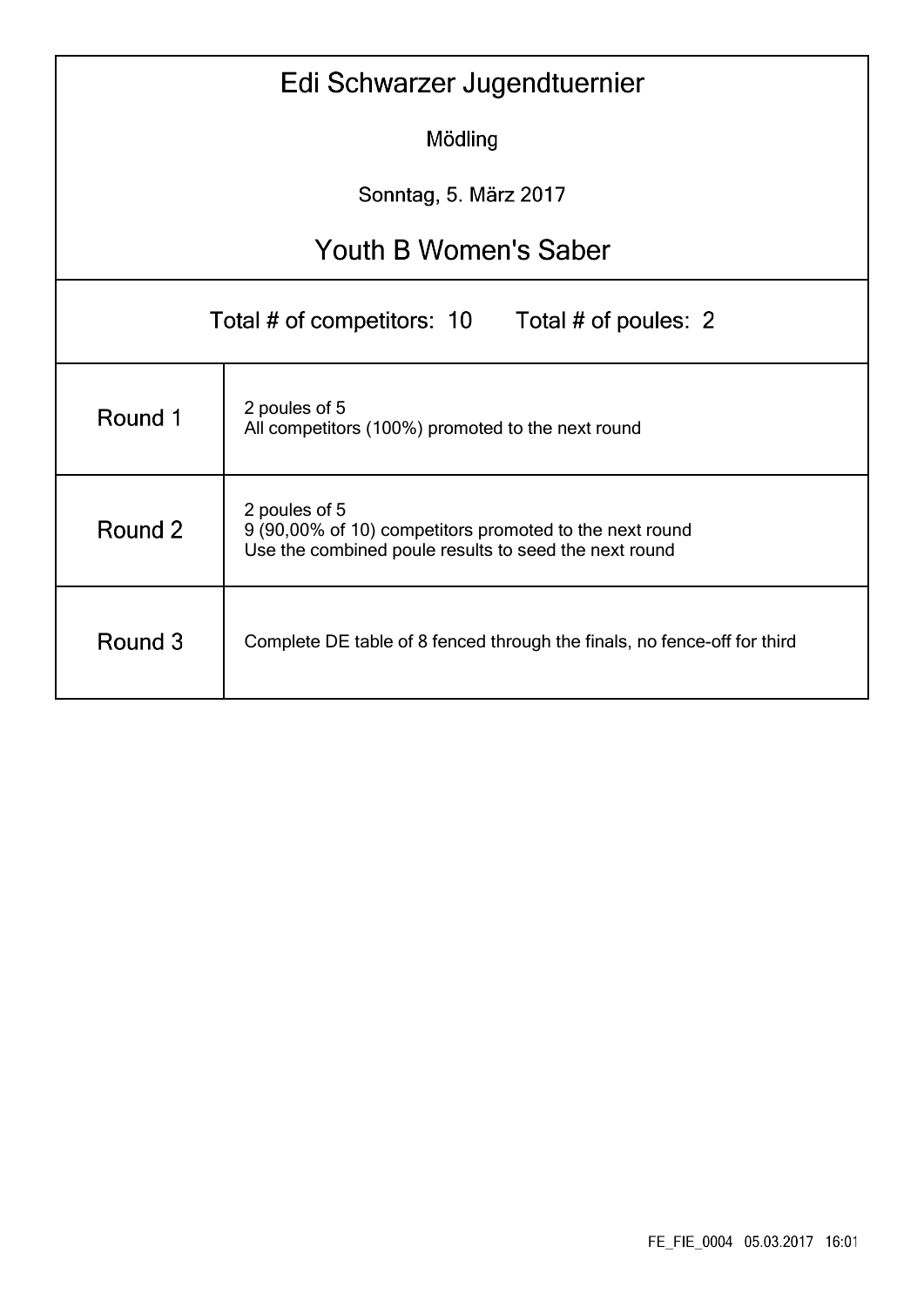

# Youth B Women's Saber Seeding for Round #1 - Poule



Tournament:<br>Date: FIE Document:

| Seed | Name                   | Club       | Country    | Rank | Notes |
|------|------------------------|------------|------------|------|-------|
|      | Corn, Frida            | lwsc       | IAUT       |      |       |
| 12   | Locsmandi, Sophie      | <b>FUE</b> | IAUT       | 14   |       |
| 13   | Tanzmeister, Franziska | ASC        | IAUT       |      |       |
|      | Gold, Benjamin         | <b>FUE</b> | <b>AUT</b> |      |       |
| 15   | Lucny, Konstantin      | <b>FUM</b> | IAUT       |      |       |
| 16   | Chiari, Lukas          | <b>UWW</b> | IAUT       |      |       |
|      | Hackenberg, Yannik     | lwsc       | IAUT       |      |       |
| 8    | Käferböck, Jakob       | <b>FUM</b> | <b>AUT</b> |      |       |
| 19   | Meixner, Phillip       | <b>FUM</b> | IAUT       |      |       |
| 10   | Korger, Clemens        | UWW        | IAUT       |      |       |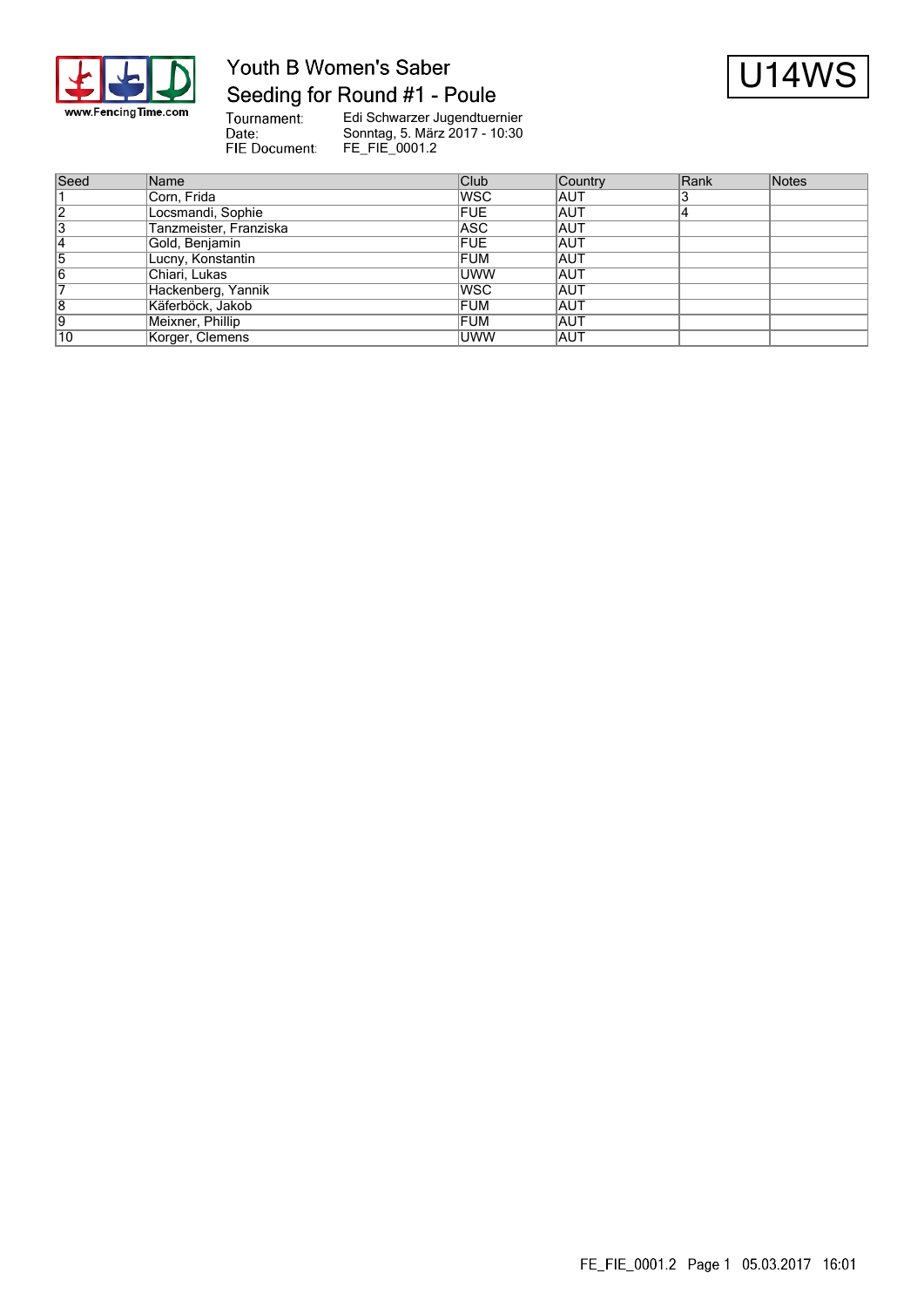

# Youth B Women's Saber **Poule Results**



Tournament: Date: FIE Document:

|                  | Piste 7            | Referee(s):                      |   |                |                |                |                |    |                |      |    |    |               |
|------------------|--------------------|----------------------------------|---|----------------|----------------|----------------|----------------|----|----------------|------|----|----|---------------|
|                  | 11:30              | Panebianco, Michele (FCVI / AUT) |   |                |                |                |                |    |                |      |    |    |               |
| Name             |                    | Affiliation                      | # |                | 2              | 3              | 4              | 5  | V              |      |    |    | V/M HS HR Ind |
| Meixner, Phillip |                    | FUM / AUT                        |   |                | V5             | D <sub>3</sub> | V5             | V5 | 3              | 0.75 | 18 | 12 | -6            |
| Käferböck, Jakob |                    | FUM / AUT                        | 2 | D <sub>2</sub> |                | V5             | V5             | V5 | 3              | 0.75 | 17 | 9  | 8             |
| Gold, Benjamin   |                    | FUE / AUT                        | 3 | V5             | D1             |                | V5             | D4 | $\overline{2}$ | 0,50 | 15 | 17 | $-2$          |
| Korger, Clemens  |                    | UWW / AUT                        | 4 | D <sub>2</sub> | D <sub>0</sub> | D4             |                | V5 |                | 0.25 | 11 | 18 | -7            |
|                  | Hackenberg, Yannik | WSC / AUT                        | 5 | D3             | D <sub>3</sub> | V5             | D <sub>3</sub> |    |                | 0,25 | 14 | 19 | -5            |

| $\Gamma$                   | Piste 8                               | Referee(s): |               |                |                |    |                |                |                |      |    |                 |                 |
|----------------------------|---------------------------------------|-------------|---------------|----------------|----------------|----|----------------|----------------|----------------|------|----|-----------------|-----------------|
|                            | Stuchlik, Robert (UWW / AUT)<br>11:30 |             |               |                |                |    |                |                |                |      |    |                 |                 |
| Name                       | Affiliation                           |             |               |                | $\overline{2}$ | 3  | $\overline{4}$ | 5              | V              |      |    |                 | $V/M$ HS HR Ind |
| Chiari, Lukas<br>UWW / AUT |                                       |             |               | V5             | V5             | V5 | D4             | 3              | 0.75           | 19   | 8  | 11              |                 |
|                            | Locsmandi, Sophie                     | FUE / AUT   | $\mathcal{P}$ | D1             |                | D0 | D <sub>3</sub> | D1             | $\mathbf 0$    | 0.00 | 5  | 20              | $ -15 $         |
| Corn, Frida                |                                       | WSC / AUT   | 3             | D <sub>2</sub> | V <sub>5</sub> |    | V5             | D <sub>3</sub> | 2              | 0.50 | 15 | 13              | -2              |
| Tanzmeister, Franziska     |                                       | ASC / AUT   | 4             | D <sub>0</sub> | V5             | D3 |                | V <sub>5</sub> | $\overline{2}$ | 0,50 | 13 | 15 <sub>1</sub> | $-2$            |
| Lucny, Konstantin          |                                       | FUM / AUT   | 5             | V <sub>5</sub> | V5             | V5 | D <sub>2</sub> |                | 3              | 0.75 | 17 | 13              | 4               |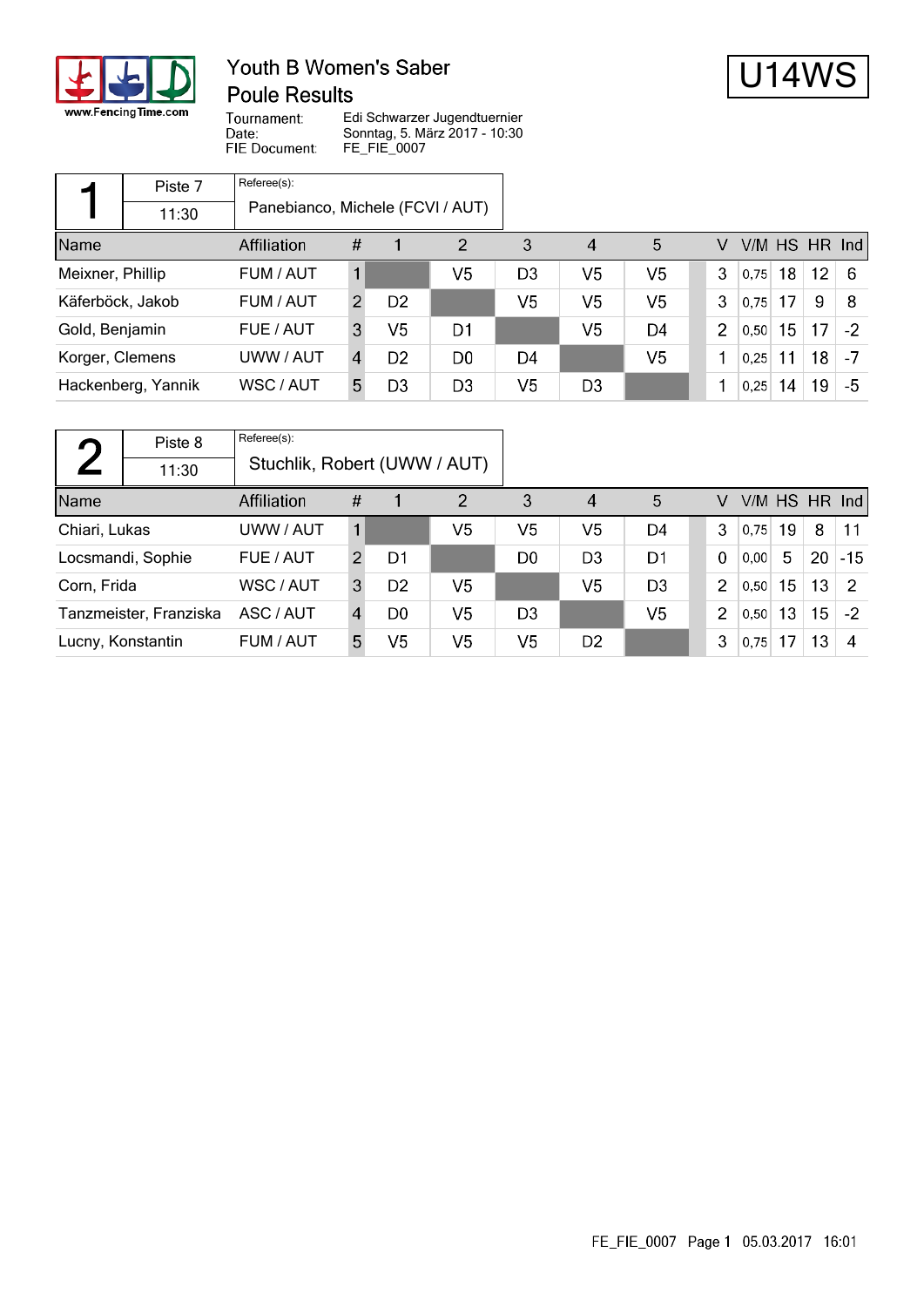

# Youth B Women's Saber Seeding for Round #2 - Poule



Tournament:<br>Date: FIE Document:

| Seed           | Name                   | Club       | Country    | V/M   | <b>IHS</b> | <b>HR</b> | lInd          | Notes    |
|----------------|------------------------|------------|------------|-------|------------|-----------|---------------|----------|
|                | Chiari, Lukas          | <b>UWW</b> | IAUT       | 0,75  | 19         | 8         | +11           | Advanced |
| $\overline{2}$ | Käferböck, Jakob       | FUM        | <b>AUT</b> | 0,75  | 17         | 19        | +8            | Advanced |
| 3              | Meixner, Phillip       | <b>FUM</b> | <b>AUT</b> | 0,75  | 18         | 12        | l+6           | Advanced |
| 4              | Lucny, Konstantin      | FUM        | <b>AUT</b> | 0,75  | 17         | 13        | +4            | Advanced |
| 5              | Corn, Frida            | <b>WSC</b> | <b>AUT</b> | 0, 50 | 15         | 13        | ∣+2           | Advanced |
| 16             | Gold, Benjamin         | <b>FUE</b> | <b>AUT</b> | 0, 50 | 15         | 17        | $\mathsf{L2}$ | Advanced |
|                | Tanzmeister, Franziska | ASC.       | <b>AUT</b> | 0, 50 | 13         | 15        | -2            | Advanced |
| $\overline{8}$ | Hackenberg, Yannik     | <b>WSC</b> | <b>AUT</b> | 0.25  | 14         | 19        | -5            | Advanced |
| 19             | Korger, Clemens        | <b>UWW</b> | <b>AUT</b> | 0,25  | 11         | 18        | -7            | Advanced |
| 10             | Locsmandi, Sophie      | <b>FUE</b> | <b>AUT</b> | 0.00  |            | 20        | -15           | Advanced |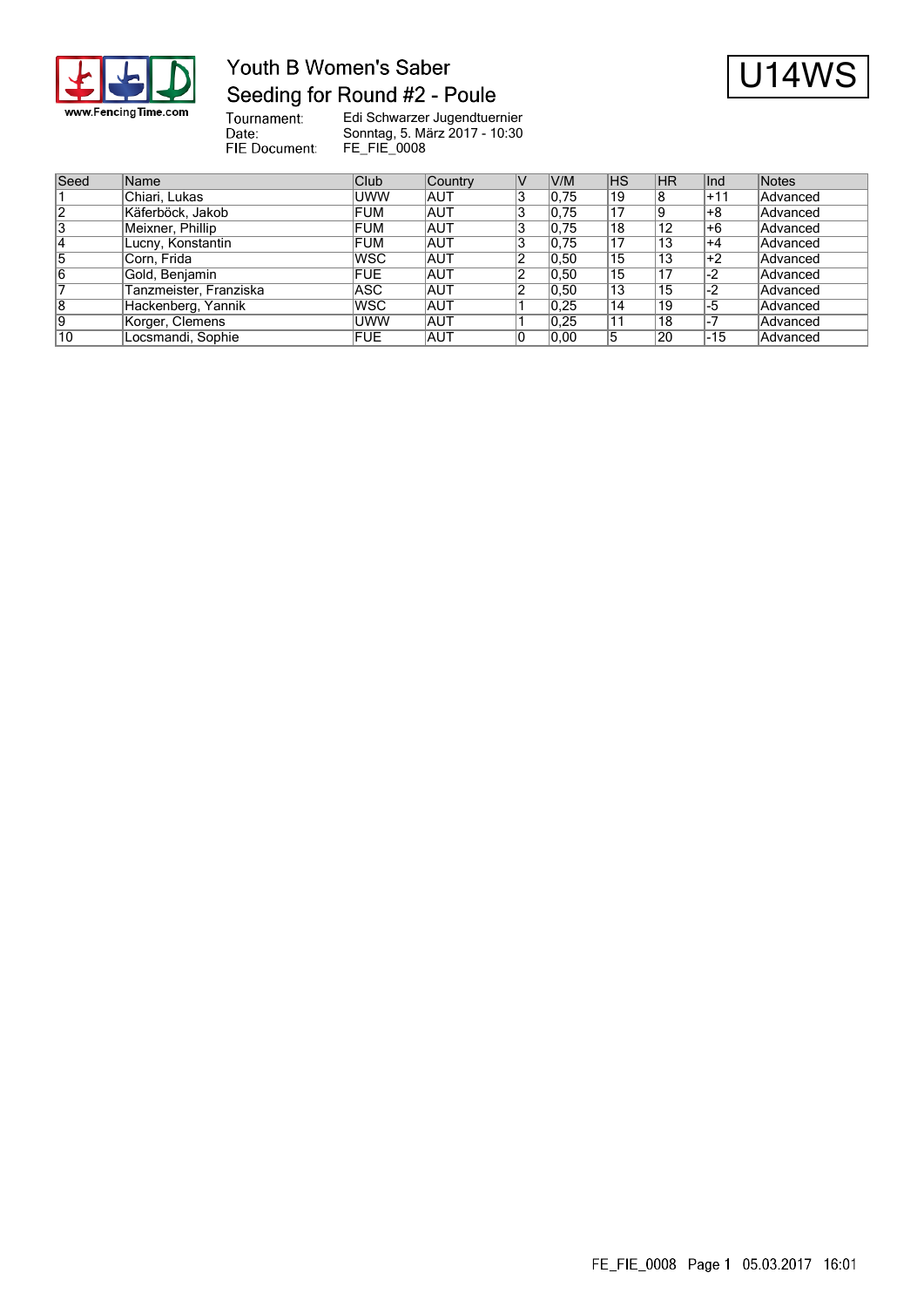

### Youth B Women's Saber **Poule Results**



Tournament: Date: FIE Document:

|                   | Piste 5                          | Referee(s): |                |                |                |                |                |                |                |      |    |                 |               |
|-------------------|----------------------------------|-------------|----------------|----------------|----------------|----------------|----------------|----------------|----------------|------|----|-----------------|---------------|
|                   | Panebianco, Michele (FCVI / AUT) |             |                |                |                |                |                |                |                |      |    |                 |               |
| Name              |                                  | Affiliation | #              |                | $\overline{2}$ | 3              | $\overline{4}$ | 5              | V              |      |    |                 | V/M HS HR Ind |
| Chiari, Lukas     |                                  | UWW / AUT   |                |                | V5             | D <sub>3</sub> | V5             | V5             | 3              | 0.75 | 18 | 12 <sub>2</sub> | - 6           |
| Corn, Frida       |                                  | WSC / AUT   | $\overline{2}$ | D <sub>2</sub> |                | D4             | D1             | D <sub>1</sub> | 0              | 0,00 | 8  | 20              | $-12$         |
| Lucny, Konstantin |                                  | FUM / AUT   | 3              | V5             | V5             |                | V <sub>5</sub> | V <sub>5</sub> | 4              | 1,00 | 20 | 13              |               |
| Locsmandi, Sophie |                                  | FUE / AUT   | 4              | D <sub>3</sub> | V <sub>5</sub> | D <sub>2</sub> |                | D <sub>1</sub> |                | 0,25 | 11 | 16              | -5            |
|                   | Tanzmeister, Franziska           | ASC / AUT   | 5              | D <sub>2</sub> | V <sub>5</sub> | D4             | V <sub>5</sub> |                | $\overline{2}$ | 0,50 | 16 | 12 <sub>2</sub> | 4             |

|                               | Piste 6     | Referee(s):                 |                |                |                |                |    |                |                |      |    |                 |    |
|-------------------------------|-------------|-----------------------------|----------------|----------------|----------------|----------------|----|----------------|----------------|------|----|-----------------|----|
|                               | 12:30       | Chiari, Florian (UWW / AUT) |                |                |                |                |    |                |                |      |    |                 |    |
| Name                          | Affiliation |                             |                |                | $\overline{2}$ | 3              | 4  | 5              | V              |      |    | $V/M$ HS HR Ind |    |
| Meixner, Phillip<br>FUM / AUT |             |                             |                |                | D4             | V5             | V5 | V <sub>5</sub> | 3              | 0.75 | 19 | 12 <sup>°</sup> |    |
| Käferböck, Jakob              |             | FUM / AUT                   |                | V <sub>5</sub> |                | D <sub>2</sub> | V5 | V <sub>5</sub> | 3              | 0.75 | 17 | 14              | -3 |
| Korger, Clemens               |             | UWW / AUT                   | 3              | D <sub>3</sub> | V5             |                | D4 | V <sub>5</sub> | $\overline{2}$ | 0.50 | 17 | 14              | -3 |
| Hackenberg, Yannik            |             | WSC / AUT                   |                | D <sub>2</sub> | D4             | V <sub>5</sub> |    | D <sub>2</sub> |                | 0,25 | 13 | 19              | -6 |
| Gold, Benjamin<br>FUE / AUT   |             | 5                           | D <sub>2</sub> | D1             | D <sub>2</sub> | V <sub>5</sub> |    |                | 0,25           | 10   | 17 |                 |    |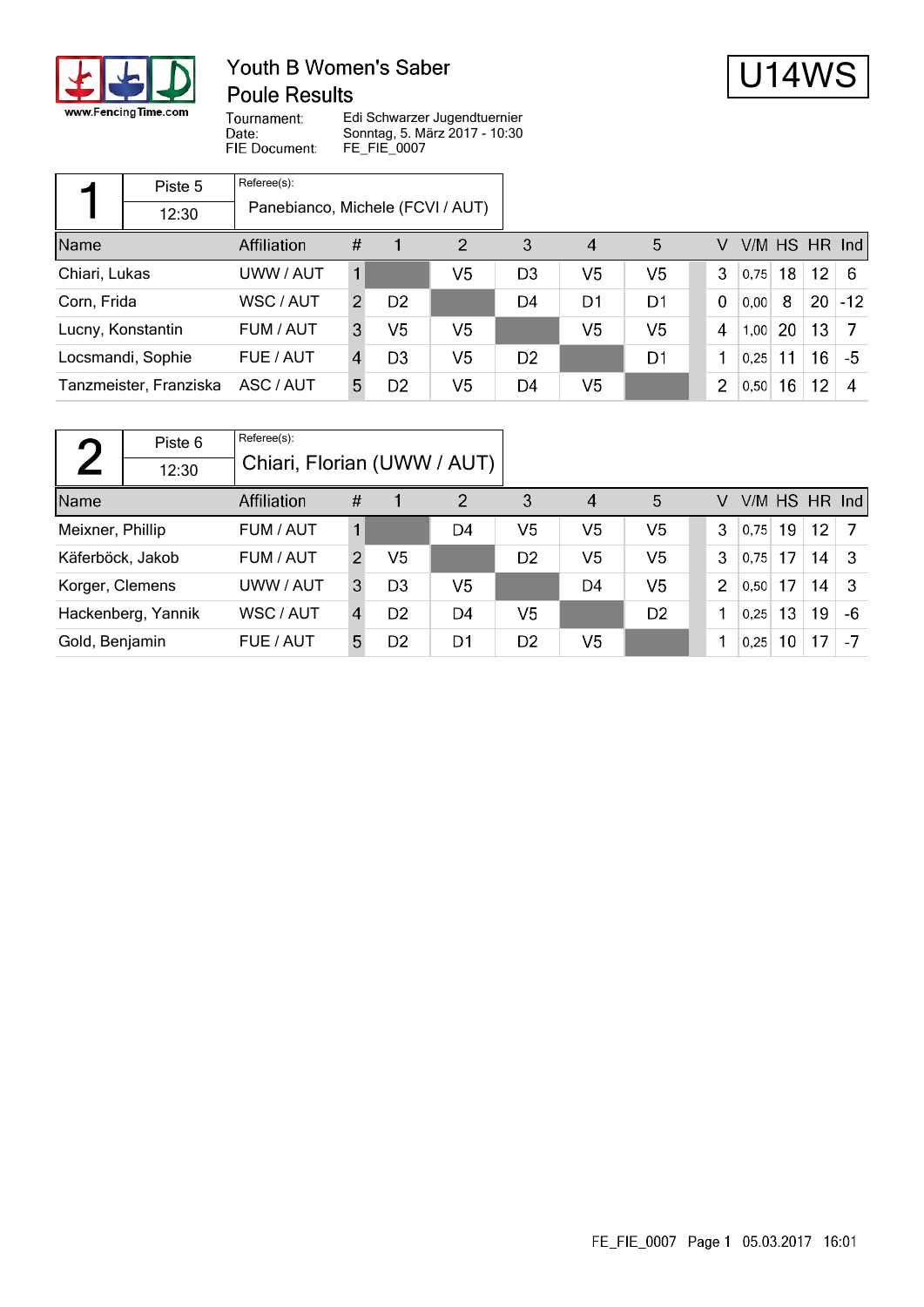

# Youth B Women's Saber Seeding for Round #3 - DE



Tournament:<br>Date: FIE Document:

| Seed | Name                   | Club       | Country    | V/M   | <b>IHS</b>      | <b>HR</b>       | lInd  | Notes    |
|------|------------------------|------------|------------|-------|-----------------|-----------------|-------|----------|
|      | Lucny, Konstantin      | <b>FUM</b> | <b>AUT</b> | 0.88  | $\overline{37}$ | 26              | $+11$ | Advanced |
| 12   | Chiari, Lukas          | <b>UWW</b> | <b>AUT</b> | 0,75  | 37              | 20              | $+17$ | Advanced |
| 3    | Meixner, Phillip       | <b>FUM</b> | <b>AUT</b> | 0,75  | 37              | 24              | l+13  | Advanced |
| 14   | Käferböck, Jakob       | FUM        | <b>AUT</b> | 0,75  | 34              | 23              | +11   | Advanced |
| 15   | Tanzmeister, Franziska | ASC        | <b>AUT</b> | 0, 50 | 29              | 27              | ∣+2   | Advanced |
| 16   | Korger, Clemens        | <b>UWW</b> | <b>AUT</b> | 0,38  | 28              | 32              | ∣-4   | Advanced |
|      | Gold, Benjamin         | FUE.       | <b>AUT</b> | 0,38  | 25              | 34              | $-9$  | Advanced |
| 8    | Corn, Frida            | <b>WSC</b> | <b>AUT</b> | 0.25  | $\overline{23}$ | 33              | -10   | Advanced |
| 9    | Hackenberg, Yannik     | <b>WSC</b> | <b>AUT</b> | 0,25  | $\overline{27}$ | $\overline{38}$ | $-11$ | Advanced |
| 10   | Locsmandi, Sophie      | <b>FUE</b> | <b>AUT</b> | 0, 13 | 16              | 36              | $-20$ | Advanced |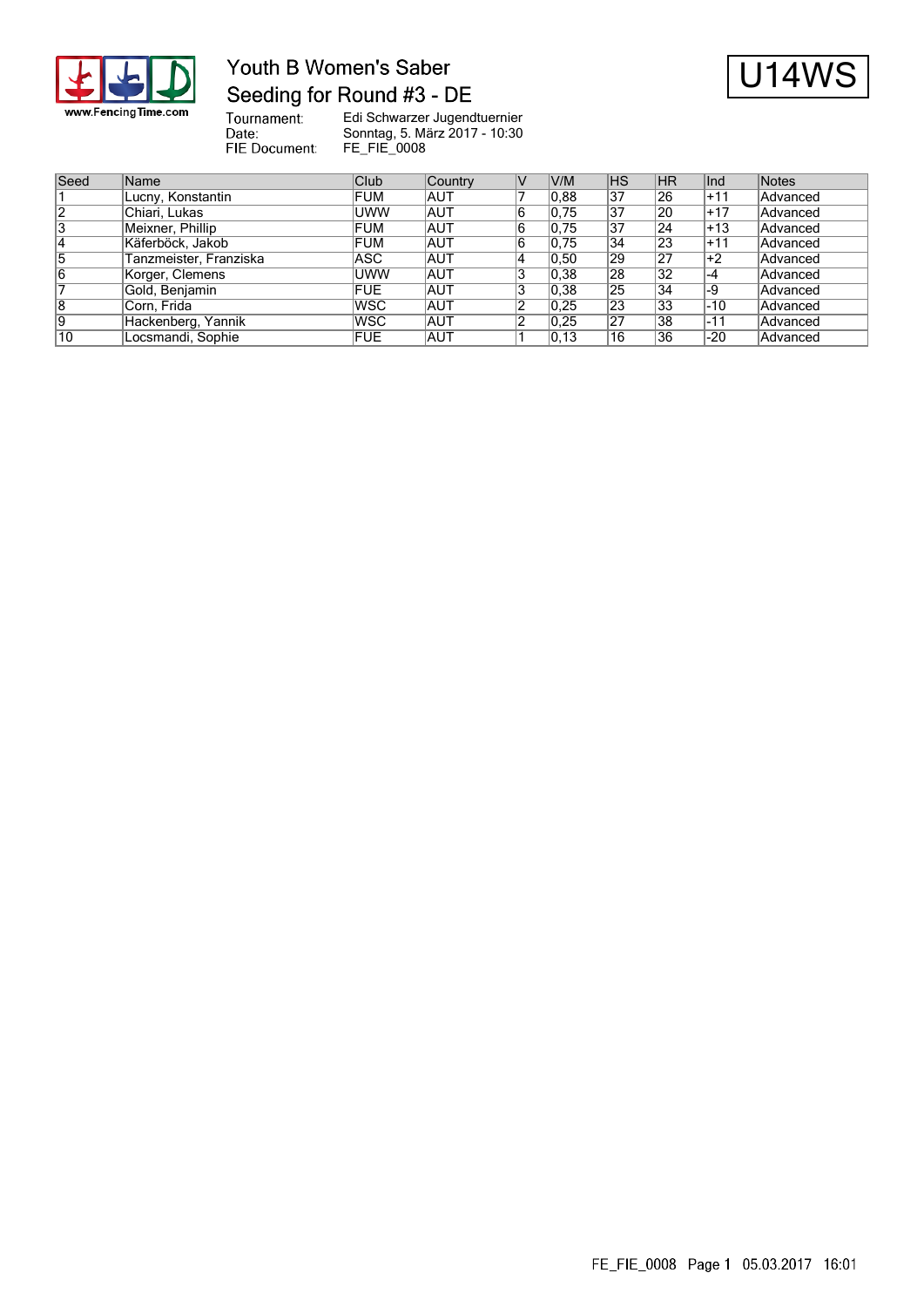#### Youth B Women's Saber - Round #3 - DE (Table of 16)

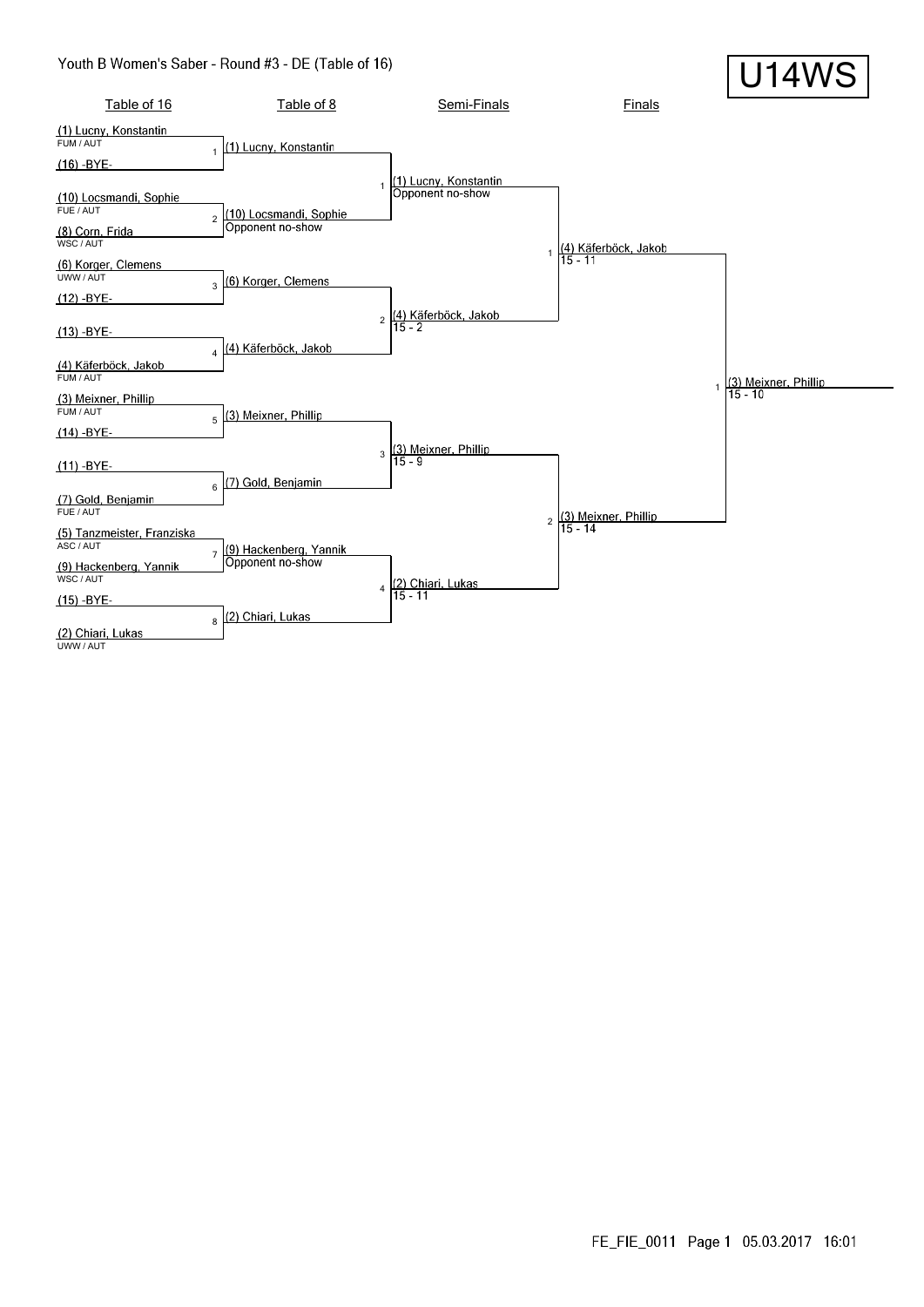

# Youth B Women's Saber **Final Ranking**



Tournament: Date: FIE Document:

| Place           | Name                   | Country    | Birthdate  |
|-----------------|------------------------|------------|------------|
|                 | Meixner, Phillip       | IAUT       |            |
| $\overline{2}$  | Käferböck, Jakob       | <b>AUT</b> |            |
| 3T              | Lucny, Konstantin      | <b>AUT</b> |            |
| $\overline{3T}$ | Chiari, Lukas          | <b>AUT</b> |            |
| 5               | Korger, Clemens        | <b>AUT</b> |            |
| 16              | Gold, Benjamin         | <b>AUT</b> |            |
|                 | Hackenberg, Yannik     | <b>AUT</b> |            |
| 8               | Locsmandi, Sophie      | <b>AUT</b> | 25.07.2004 |
| 19              | Tanzmeister, Franziska | <b>AUT</b> |            |
| 10              | Corn, Frida            | IAUT       | 28.03.2005 |